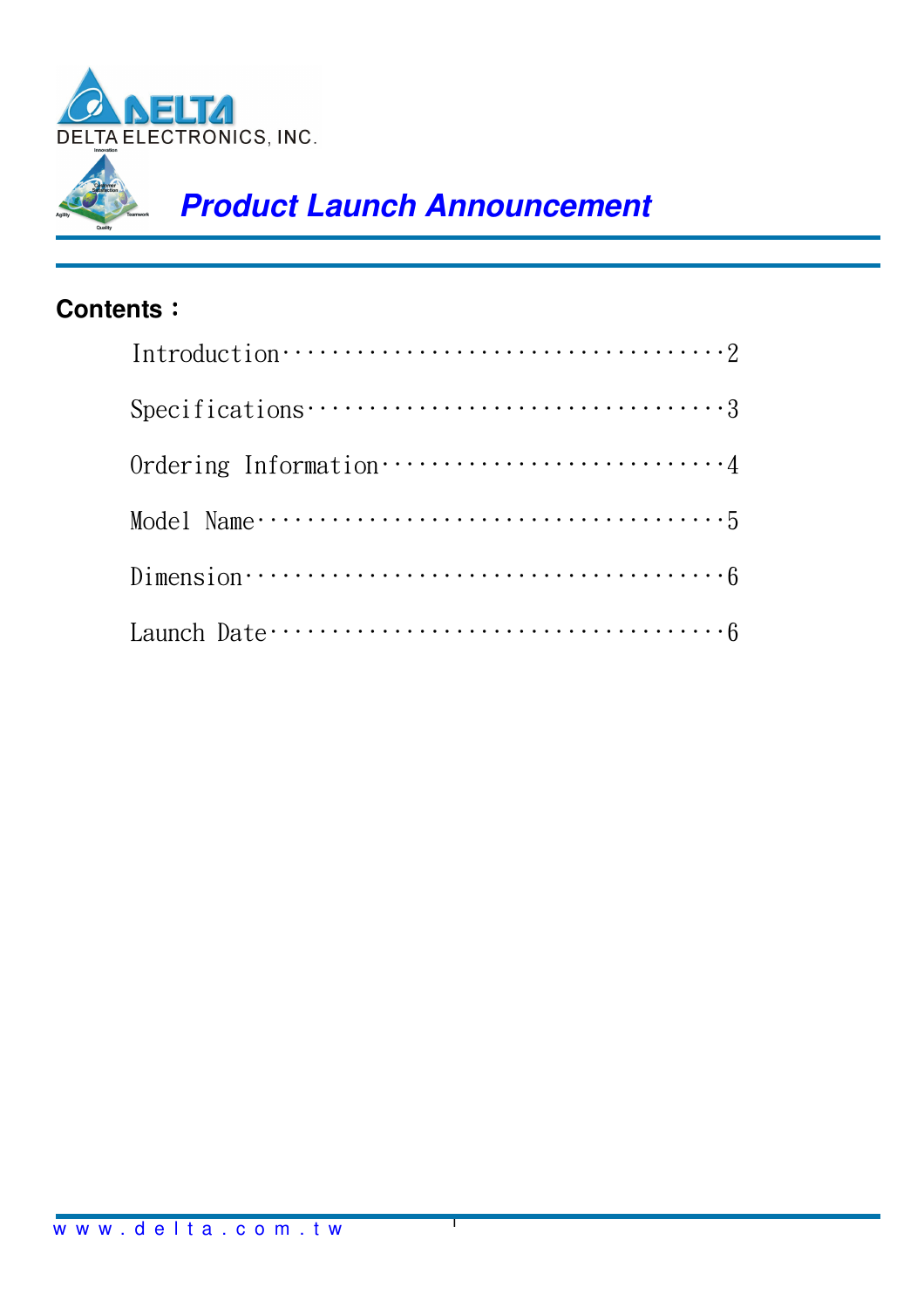

### **Introduction**

#### VFD-CP2000 Light Duty Rated current change. Ver. A  $\rightarrow$  Ver. B

|                |                    |                                       | <b>Light Duty rated current</b> |           |
|----------------|--------------------|---------------------------------------|---------------------------------|-----------|
| <b>Frame</b>   | Ver. A Model       | Ver. B Model                          | Ver. A                          | Ver.B     |
|                |                    | VFD015CP43A/4EA-21 VFD015CP43B/4EB-21 | 3.7                             | 4.2       |
|                |                    | VFD022CP43A/4EA-21 VFD022CP43B/4EB-21 | 5                               | 5.5       |
|                |                    | VFD037CP43A/4EA-21 VFD037CP43B/4EB-21 | 7.5                             | 8.5       |
|                |                    | VFD055CP43A/4EA-21 VFD055CP43B/4EB-21 | 12                              | 13        |
| A              |                    | VFD075CP43A/4EA-21 VFD075CP43B/4EB-21 | 14                              | <b>18</b> |
|                |                    | VFD110CP43A/4EA-21 VFD110CP43B/4EB-21 | 22.5                            | 24        |
|                |                    | VFD150CP43A/4EA-21 VFD150CP43B/4EB-21 | 30                              | 32        |
| <sub>B</sub>   |                    | VFD185CP43A/4EA-21 VFD185CP43B/4EB-21 | 36                              | 38        |
|                |                    | VFD300CP43A/4EA-21 VFD300CP43B/4EB-21 | 56                              | 60        |
| $\mathcal{C}$  |                    | VFD370CP43A/4EA-21 VFD370CP43B/4EB-21 | 72                              | 73        |
| $\mathbf{D}$   | VFD750CP43A-00/21  | VFD750CP43B-00/21                     | 144                             | 150       |
| E              | VFD1320CP43A-00/21 | VFD1320CP43B-00/21                    | 246                             | 260       |
| $\overline{F}$ | VFD1850CP43A-00/21 | VFD1850CP43B-00/21                    | 343                             | 370       |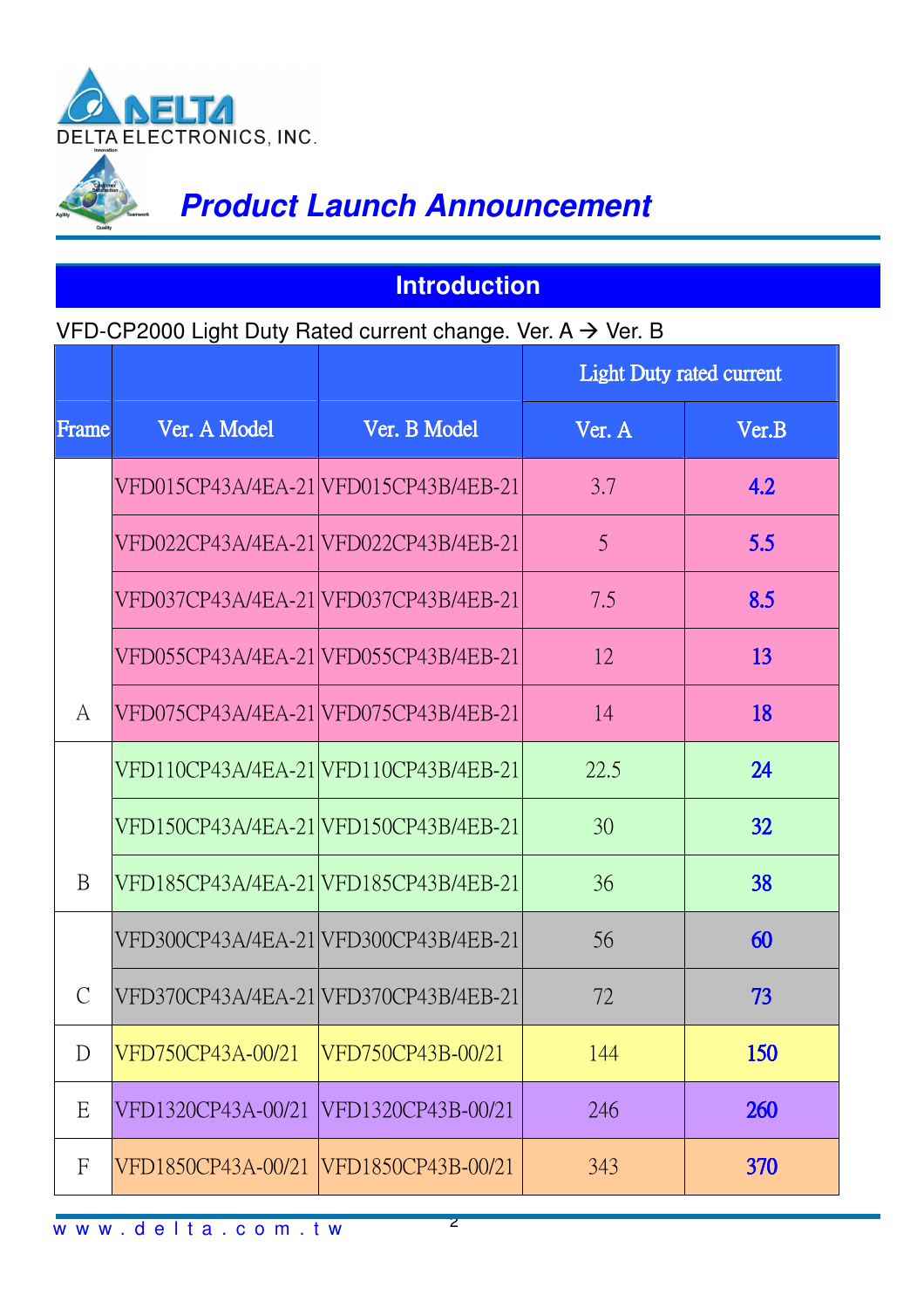

# **Specifications**

| 460 <b>\</b>         |                                                          | Frame                                |                                                                         |                        |                | Α      |                                          |                                    |                    |                                                               | в            |       |                                                                         | с                 |       |
|----------------------|----------------------------------------------------------|--------------------------------------|-------------------------------------------------------------------------|------------------------|----------------|--------|------------------------------------------|------------------------------------|--------------------|---------------------------------------------------------------|--------------|-------|-------------------------------------------------------------------------|-------------------|-------|
|                      |                                                          | Models: VFD-<br>CP43 -               | 007                                                                     | 015                    | 022            | 037    | 040                                      | 055                                | 075                | 110                                                           | 150          | 185   | 220                                                                     | 300               | 370   |
|                      |                                                          | CP4E -<br>VFD-                       |                                                                         |                        |                |        |                                          |                                    |                    |                                                               |              |       |                                                                         |                   |       |
|                      |                                                          | Rated Output Capacity(kVA)           | 2.4                                                                     | 3.3                    | 4, 4           | 6.8    | 8.4                                      | 10.4                               | 14.3               | 19                                                            | 25           | 30    | 36                                                                      | 48                | 58    |
|                      | Duty                                                     | <b>Rated Output Current (A)</b>      | $\mathbf{3}$                                                            | $4.2^*$                | $5.5*$         | $8.5*$ | 10.5                                     | 13"                                | 18"                | $24*$                                                         | 32"          | $38*$ | 45                                                                      | 60*               | $73*$ |
|                      |                                                          | <b>Applicable Motor Output(kW)</b>   | 0.75                                                                    | 1.5                    | 2.2            | 3.7    | 4.0                                      | 5.5                                | 7.5                | 11                                                            | 15           | 18.5  | 22                                                                      | 30                | 37    |
|                      | Light                                                    | <b>Applicable Motor Output(HP)</b>   | $\mathbf{1}$                                                            | $\overline{2}$         | 3              | 5      | 5                                        | 7.5                                | 10                 | 15                                                            | 20           | 25    | 30                                                                      | 40                | 50    |
|                      |                                                          | <b>Overload tolerance</b>            |                                                                         |                        |                |        |                                          | 120% of rated current for 1 minute |                    |                                                               |              |       |                                                                         |                   |       |
|                      |                                                          | Rated Output Capacity(kVA)           | 2.2                                                                     | 2.4                    | 3.2            | 4.8    | 7.2                                      | 8.4                                | 10                 | 14                                                            | 19           | 25    | 30                                                                      | 36                | 48    |
|                      |                                                          | <b>Rated Output Current (A)</b>      | 2.8                                                                     | 3.0                    | 4.0            | 6.0    | 9.0                                      | 10.5                               | 12                 | 18                                                            | 24           | 32    | 38                                                                      | 45                | 60    |
| <b>Output Rating</b> | Normal Duty                                              | <b>Applicable Motor Output(kW)</b>   | 0.4                                                                     | 0.75                   | 1.5            | 2.2    | 3.7                                      | 4.0                                | 5.5                | 7.5                                                           | 11           | 15    | 18.5                                                                    | 22                | 30    |
|                      |                                                          | Applicable Motor Output(HP)          | 0.5                                                                     | $\mathbf{1}$           | $\overline{2}$ | 3      | 5                                        | 5                                  | 7.5                | 10                                                            | 15           | 20    | 25                                                                      | 30                | 40    |
|                      |                                                          | Overload tolerance                   | 120% of rated current for 1 minute; 160% of rated current for 3 seconds |                        |                |        |                                          |                                    |                    |                                                               |              |       |                                                                         |                   |       |
|                      |                                                          | Max. output frequency(Hz)            |                                                                         |                        |                |        |                                          |                                    | 600.00Hz           |                                                               |              |       |                                                                         |                   |       |
|                      |                                                          | <b>Carrier Frequency (kHz)</b>       |                                                                         |                        |                |        | 2~15kHz(8KHz)                            |                                    |                    |                                                               |              |       |                                                                         | $2 - 10kHz(6kHz)$ |       |
|                      |                                                          | Input Current (A) Light Duty         | 4.3                                                                     | 6.0                    | 8.1            | 12.4   | 16                                       | 20                                 | 22                 | 26                                                            | 35           | 42    | 47                                                                      | 66                | 80    |
|                      |                                                          | <b>Input Current (A) Normal Duty</b> | 3.5                                                                     | 4.3                    | 5.9            | 8.7    | 14                                       | 15.5                               | 17                 | 20                                                            | 26           | 35    | 40                                                                      | 47                | 63    |
|                      |                                                          | Rated Voltage/Frequency              |                                                                         |                        |                |        | 3-Phase AC 380V~480V(-15%~+10%), 50/60Hz |                                    |                    |                                                               |              |       |                                                                         |                   |       |
| Input Rating         |                                                          | <b>Operating Voltage Range</b>       |                                                                         |                        |                |        |                                          |                                    | 323~528Vac         |                                                               |              |       |                                                                         |                   |       |
|                      |                                                          | <b>Frequency Tolerance</b>           |                                                                         |                        |                |        |                                          |                                    | $47 - 63$ Hz       |                                                               |              |       |                                                                         |                   |       |
|                      |                                                          | <b>Cooling method</b>                |                                                                         | <b>Natural Cooling</b> |                |        |                                          |                                    | <b>Fan Cooling</b> |                                                               |              |       |                                                                         |                   |       |
|                      |                                                          | <b>Braking Chopper</b>               |                                                                         |                        |                |        |                                          |                                    |                    | Frame A, B, C Built-in                                        |              |       |                                                                         |                   |       |
| DC choke             |                                                          |                                      | Frame A, B, C Optional                                                  |                        |                |        |                                          |                                    |                    |                                                               |              |       |                                                                         |                   |       |
| <b>EMIFilter</b>     |                                                          |                                      | Frame A, B, C of VFD____CP4E_-__, EMI filter Built-in                   |                        |                |        |                                          |                                    |                    |                                                               |              |       |                                                                         |                   |       |
|                      | Frame A, B, C of VFD___CP43E_-_, EMI filter not Built-in |                                      |                                                                         |                        |                |        |                                          |                                    |                    |                                                               |              |       |                                                                         |                   |       |
|                      |                                                          |                                      |                                                                         |                        |                |        |                                          |                                    |                    |                                                               |              |       |                                                                         |                   |       |
| 460V<br>Frame        |                                                          |                                      |                                                                         | D                      |                |        | Е                                        |                                    | F                  |                                                               | G            |       |                                                                         | н                 |       |
|                      |                                                          | Models VFD-<br>CP43 -                | 450                                                                     | 550                    | 750            | 900    | 1100                                     | 1320 1600                          |                    | 1850                                                          | 2200         | 2800  | 3150                                                                    | 3550              | 4000  |
|                      |                                                          | Rated Output Capacity(kVA)           | 73                                                                      | 88                     | 120            | 143    |                                          |                                    |                    |                                                               |              |       |                                                                         |                   |       |
|                      | Duty                                                     | <b>Rated Output Current (A)</b>      |                                                                         |                        |                |        | 175                                      | 207                                | 247                | 295                                                           | 367          | 422   | 491                                                                     | 544               | 613   |
|                      |                                                          |                                      | 91                                                                      | 110                    | $150*$         | 180    | 220                                      | 260* 310                           |                    | $370*$                                                        | 460          | 530   | 616                                                                     | 683               | 770   |
|                      |                                                          | <b>Applicable Motor Output(kW)</b>   | 45                                                                      | 55                     | 75             | 90     | 110                                      | 132                                | 160                | 185                                                           | 220          | 280   | 315                                                                     | 355               | 400   |
|                      |                                                          | <b>Applicable Motor Output(HP)</b>   | 60                                                                      | 75                     | 100            | 125    | 150                                      | 175                                | 215                | 250                                                           | 300          | 375   | 425                                                                     | 475               | 536   |
|                      | Light                                                    | Overload tolerance                   |                                                                         |                        |                |        |                                          |                                    |                    | 120% of rated current for 1 minute                            |              |       |                                                                         |                   |       |
|                      |                                                          | Rated Output Capacity(kVA)           | 58                                                                      | 73                     | 88             | 120    | 143                                      | 175                                | 207                | 247                                                           | 295          | 367   | 438                                                                     | 491               | 544   |
|                      |                                                          | <b>Rated Output Current (A)</b>      | 73                                                                      | 91                     | 110            | 150    | 180                                      | 220                                | 260                | 310                                                           | 370          | 460   | 550                                                                     | 616               | 683   |
|                      | Duty                                                     | <b>Applicable Motor Output(kW)</b>   | 37                                                                      | 45                     | 55             | 75     | 90                                       | 110                                | 132                | 160                                                           | 185          | 220   | 280                                                                     | 315               | 355   |
| <b>Output Rating</b> |                                                          | <b>Applicable Motor Output(HP)</b>   | 50                                                                      | 60                     | 75             | 100    | 125                                      | 150                                | 175                | 215                                                           | 250          | 300   | 375                                                                     | 425               | 475   |
|                      | Normal                                                   | <b>Overload tolerance</b>            |                                                                         |                        |                |        |                                          |                                    |                    |                                                               |              |       | 120% of rated current for 1 minute; 160% of rated current for 3 seconds |                   |       |
|                      |                                                          | Max. output frequency(Hz)            |                                                                         | 600.00Hz               |                |        |                                          |                                    |                    |                                                               | 400.00Hz     |       |                                                                         |                   |       |
|                      |                                                          | Carrier Frequency (kHz)              |                                                                         | 2~10kHz(6KHz)          |                |        |                                          |                                    |                    |                                                               | 2~9kHz(4KHz) |       |                                                                         |                   |       |
|                      |                                                          | Input Current (A) Light Duty         | 91                                                                      | 110                    | 150            | 180    | 220                                      | 260                                | 310                | 370                                                           | 460          | 530   | 616                                                                     | 683               | 770   |
|                      |                                                          | <b>Input Current (A) Normal Duty</b> | 74                                                                      | 101                    | 114            | 157    | 167                                      | 207                                | 240                | 300                                                           | 380          | 400   | 494                                                                     | 555               | 625   |
|                      |                                                          | <b>Rated Voltage/Frequency</b>       |                                                                         |                        |                |        | 3-Phase AC 380V~480V(-15%~+10%), 50/60Hz |                                    |                    |                                                               |              |       |                                                                         |                   |       |
| <b>Input Rating</b>  |                                                          | <b>Operating Voltage Range</b>       |                                                                         |                        |                |        |                                          |                                    | 323~528Vac         |                                                               |              |       |                                                                         |                   |       |
|                      |                                                          | <b>Frequency Tolerance</b>           |                                                                         |                        |                |        |                                          |                                    | $47 - 63$ Hz       |                                                               |              |       |                                                                         |                   |       |
|                      |                                                          | <b>Cooling method</b>                |                                                                         |                        |                |        |                                          |                                    | Fan Cooling        |                                                               |              |       |                                                                         |                   |       |
|                      |                                                          | <b>Braking Chopper</b><br>DC choke   |                                                                         |                        |                |        |                                          |                                    |                    | Frame D and above: Optional<br>Frame D and above: 3% built-in |              |       |                                                                         |                   |       |

\*Rated current for B type model (e.g. VFD015CP43B-21)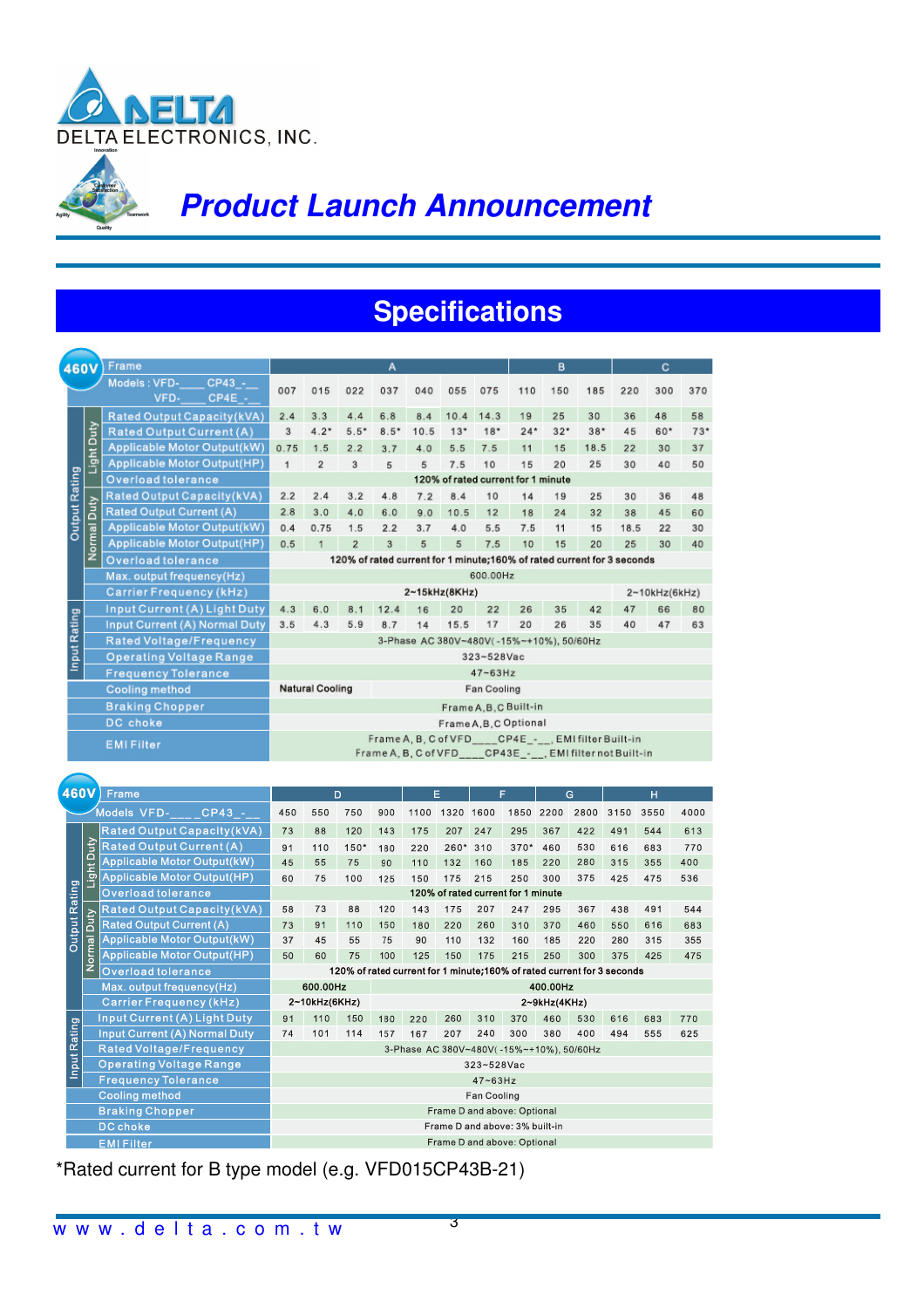

### **Ordering Information**

| <b>Frame A</b> | 230V:<br>0.75kW~5.5kW<br>460V:<br>0.75kW~7.5kW | VFD007CP23A-21<br>VFD015CP23A-21<br>VFD022CP23A-21<br>VFD037CP23A-21<br>VFD055CP23A-21                                | VFD007CP43A-21<br>VFD015CP43B-21<br>VFD022CP43B-21<br>VFD037CP43B-21<br>VFD040CP43A-21<br>VFD055CP43B-21<br>VFD075CP43B-21 | VFD007CP4EA-21<br>VFD015CP4EB-21<br>VFD022CP4EB-21<br>VFD037CP4EB-21<br>VFD040CP4EA-21<br>VFD055CP4EB-21<br>VFD075CP4EB-21 |
|----------------|------------------------------------------------|-----------------------------------------------------------------------------------------------------------------------|----------------------------------------------------------------------------------------------------------------------------|----------------------------------------------------------------------------------------------------------------------------|
|                |                                                |                                                                                                                       |                                                                                                                            |                                                                                                                            |
| <b>Frame B</b> | 230V:<br>7.5kW~15kW<br>460V:<br>11kW~18.5kW    | VFD075CP23A-21<br>VFD110CP23A-21<br>VFD150CP23A-21                                                                    | VFD110CP43B-21<br>VFD150CP43B-21<br>VFD185CP43B-21                                                                         | VFD110CP4EB-21<br>VFD150CP4EB-21<br>VFD185CP4EB-21                                                                         |
|                |                                                |                                                                                                                       |                                                                                                                            |                                                                                                                            |
| Frame C        | 230V:<br>18.5kW~30kW<br>460V:<br>22kW~37kW     | VFD185CP23A-21<br>VFD220CP23A-21<br>VFD300CP23A-21                                                                    | VFD220CP43A-21<br>VFD300CP43B-21<br>VFD370CP43B-21                                                                         | VFD220CP4EA-21<br>VFD300CP4EB-21<br>VFD370CP4EB-21                                                                         |
|                |                                                |                                                                                                                       |                                                                                                                            |                                                                                                                            |
| <b>Frame D</b> | 230V:<br>37kW~45kW<br>460V:<br>45kW~90kW       | Frame D1:<br>VFD370CP23A-00<br>VFD450CP23A-00<br>VFD450CP43A-00<br>VFD550CP43A-00<br>VFD750CP43B-00<br>VFD900CP43A-00 | Frame D2:<br>VFD370CP23A-21<br>VFD450CP23A-21<br>VFD450CP43A-21<br>VFD550CP43A-21<br>VFD750CP43B-21<br>VFD900CP43A-21      | Frame D0-2:<br>VFD450CP43S-21<br>VFD550CP43S-21                                                                            |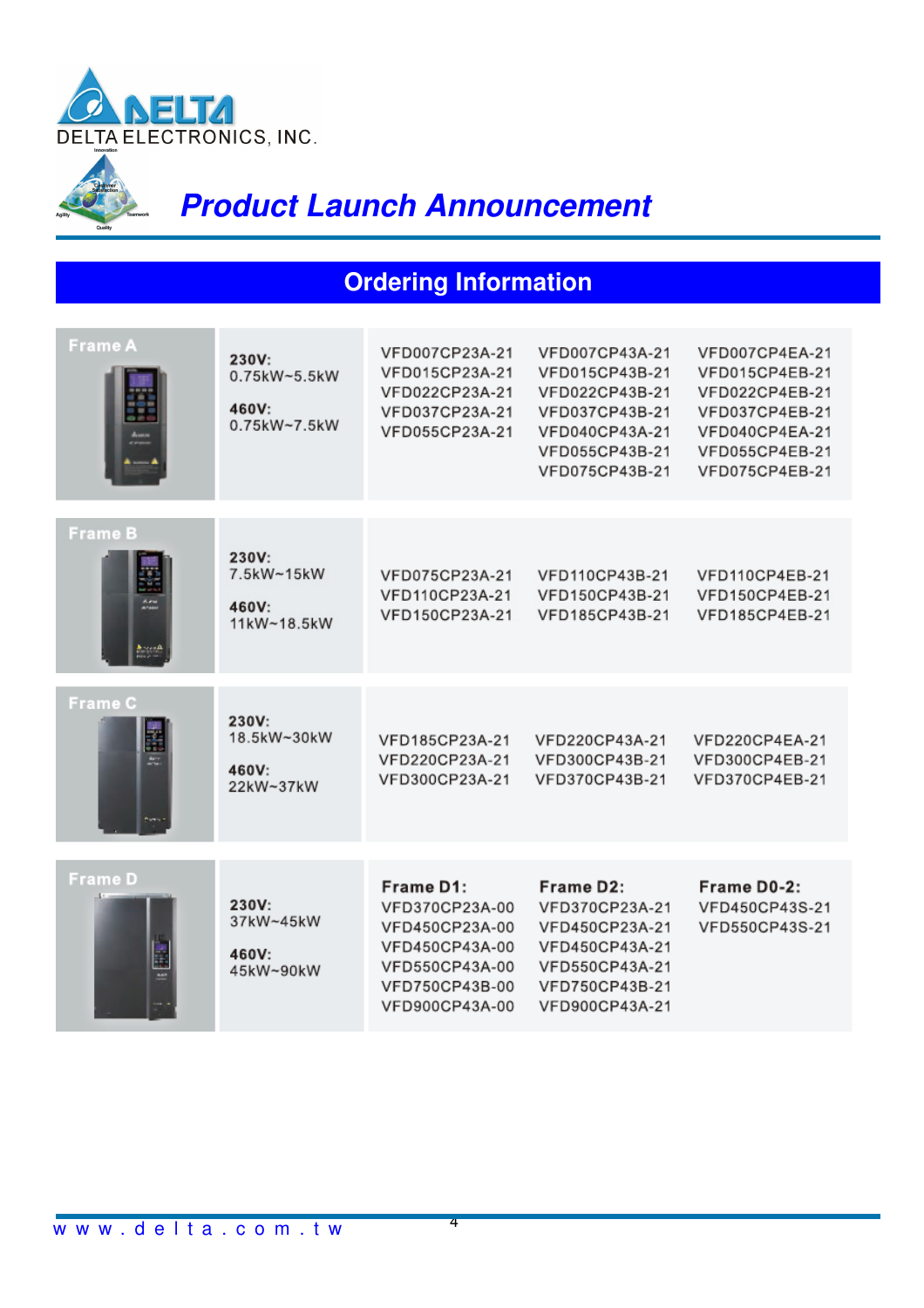

## **Ordering Information**

| <b>Frame E</b><br>i.<br>pa 2 | 230V:<br>55kW~90kW<br>460V:<br>110kW~132kW | Frame E1:<br>VFD550CP23A-00<br>VFD750CP23A-00<br>VFD900CP23A-00<br>VFD1100CP43A-00 VFD1100CP43A-21<br>VFD1320CP43B-00 VFD1320CP43B-21 | Frame E2:<br>VFD550CP23A-21<br>VFD750CP23A-21<br>VFD900CP23A-21                                                                                                                 |                        |
|------------------------------|--------------------------------------------|---------------------------------------------------------------------------------------------------------------------------------------|---------------------------------------------------------------------------------------------------------------------------------------------------------------------------------|------------------------|
| Frame F<br>E                 | 460V:<br>160kW~185kW                       | Frame F1:                                                                                                                             | Frame F2:<br>VFD1600CP43A-00 VFD1600CP43A-21<br>VFD1850CP43B-00 VFD1850CP43B-21                                                                                                 |                        |
| Frame G                      | 460V:<br>220kW~280kW                       | Frame G1:                                                                                                                             | <b>Frame G2:</b><br>VFD2200CP43A-00 VFD2200CP43A-21<br>VFD2800CP43A-00 VFD2800CP43A-21                                                                                          |                        |
| <b>Frame H</b>               | 460V:<br>315kW~400kW                       | Frame H1:                                                                                                                             | Frame H <sub>2</sub> :<br>VFD3150CP43A-00 VFD3150CP43C-00 VFD3150CP43C-21<br>VFD3550CP43A-00 VFD3550CP43C-00 VFD3550CP43C-21<br>VFD4000CP43A-00 VFD4000CP43C-00 VFD4000CP43C-21 | Frame H <sub>3</sub> : |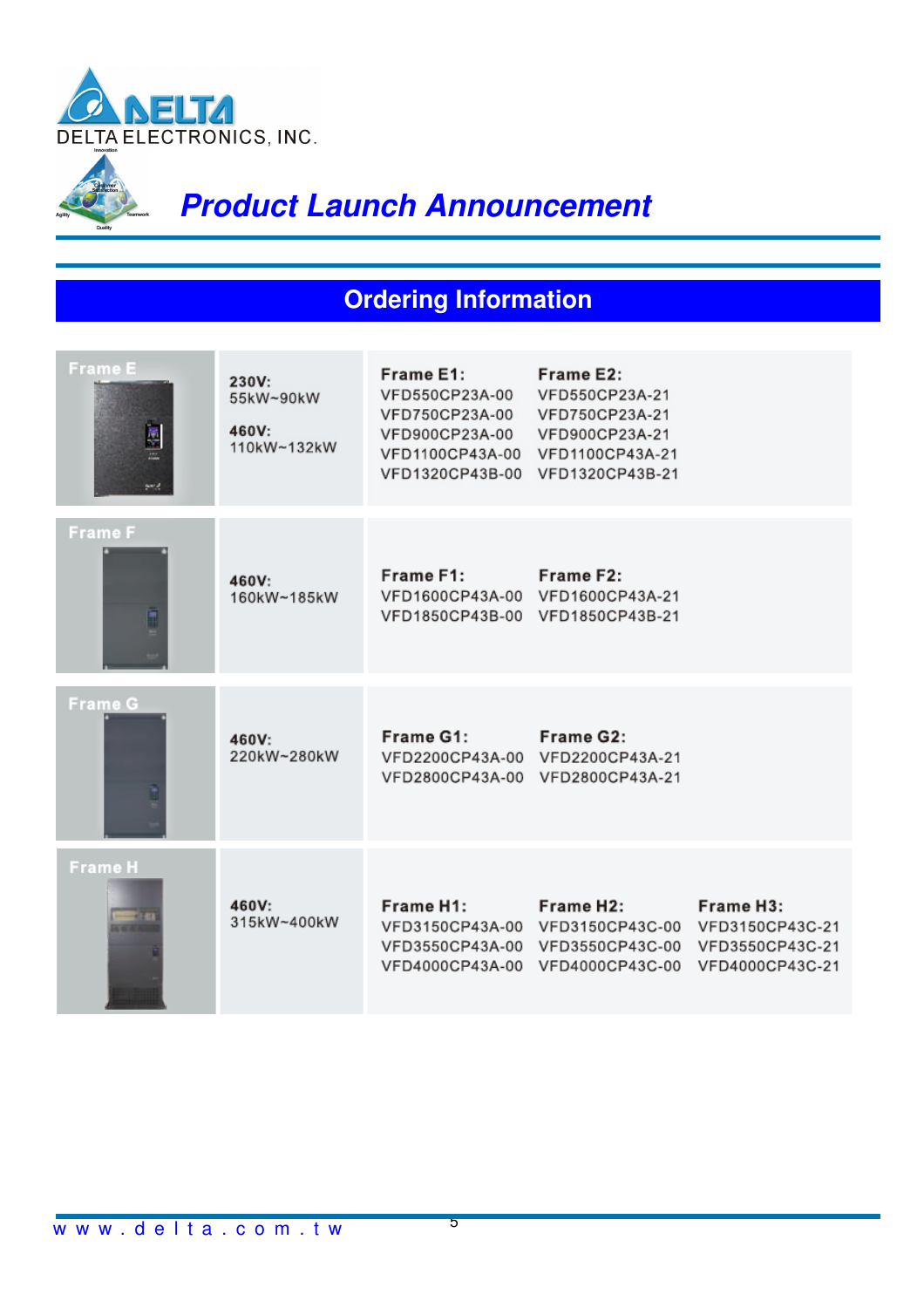